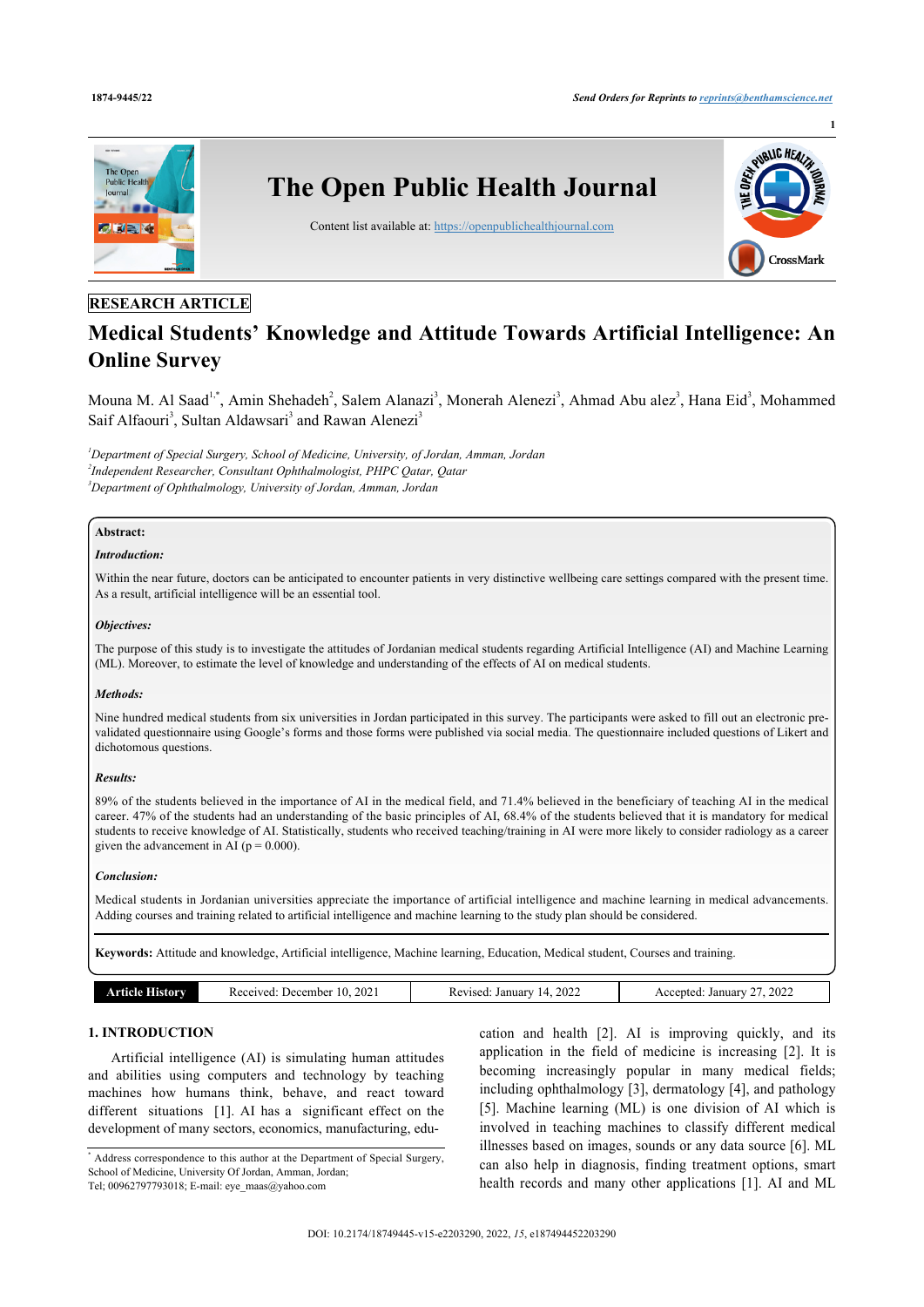would play an essential part in enhancing medicine in the future[[2](#page-6-1)] and support the future needs of medicine by analyzing the enormous amounts and various forms of data that patients and healthcare institutions record at every moment [[7](#page-6-6)].

Within the near future, doctors can be anticipated to encounter patients in very distinctive wellbeing care settings compared with the present time and hence, restorative instruction must advance[[6\]](#page-6-5). Omnipresent and digitalized wellbeing care frameworks permit both doctors and patients to obtain biomedical data easily[[7\]](#page-6-6). In addition, progressed restorative advances will lead doctors to experience a developing number of more inactive patients with incessant conditions and comorbidities due to drawn-out life spans [\[8\]](#page-6-7). Exponentially extending restorative information requires doctors to upgrade, not review, what they know and select the ideal data from an excess of alternatives. AI can diminish the burden of doctors within the associated interruption of computerized information and can progress their capacity to analyze[[9](#page-7-0)]. Subsequently, the non-analytical, humanistic viewpoint of medication will be more emphasized since it is troublesome to supplant with innovation. Hence, collaboration between physicians and machines has the greatest potential to improve clinical decision-making and patient health outcomes [[10,](#page-7-1) [11](#page-7-2)]

Moreover, it is essential to have medical education about AI and ML because future physicians will deal with patients in different health care settings than the present[[3](#page-6-2), [4](#page-6-3)]. In the United Kingdom, national governmental review is focusing on the use of new digital health approaches, including artificial intelligence [[6\]](#page-6-5). However, the actual level of knowledge and training levels among medical staff remains unknown in many countries, including Jordan [[7](#page-6-6)]. In Canada, medical students were less keen to consider radiology as a career because of the fear of being replaced by robots [\[8\]](#page-6-7). While in Germany, around one third only believed that AI would replace radiologists [\[9\]](#page-7-0). They need to have courses to introduce the importance of AI in their work and how it can save time and effort [\[9\]](#page-7-0). Furthermore, having knowledge about AI may be beneficial for discovering actual disease rates and find suitable powerful medications for difficult diseases [\[2,](#page-6-1) [3\]](#page-6-2).

The aim of this study is to estimate the level of knowledge about AI and ML among medical students in Jordanian Universities. Additionally, this study will investigate the different views about artificial intelligence and whether artificial intelligence will influence students' careers and if AI is considered as a positive addition to this field or is considered a threat for replacing physicians.

## **2. METHODS**

<span id="page-1-0"></span>A total of nine hundred participants out of 9200 medical students from six universities in Jordan answered the questionnaire. The six universities were Al- Balqa' Applied University, Hashemite University, Jordan University, Jordan University of Science and Technology, Mutah University and Yarmouk University. A validated and previously published electronic questionnaire (9) by Google's Forms and published online was used in this work and was sent to participants through social media applications (medical students' groups on Facebook, WhatsApp and Instagram). Students were required to fill their university student email addresses and only those with validated university email addresses were able to fill the questionnaire. Ethical approval was obtained from the University of Jordan number 2020/300, and all experimental protocols were approved by the institutional review board committee (IRB) of Jordan University Hospital. Written informed consent was confirmed with individual participants at the beginning of the survey. The responses were posteriorly anonymized to protect their privacy and confidentiality and participants were informed about this issue.

A previously validated and published questionnaire was used (9). The questions were constructed and phrased to be easily understood. Moreover, a few questions were added at the begging, including basic information about the participants, their current specialization, their interest in future specialization and the year of study. Moreover, the definition of artificial intelligence and machine learning was explained at the start of the questionnaire and were defined as the following: Artificial intelligence is a technology that enables a machine to simulate human reactions and machine learning is a type of artificial intelligence which allows machines to automatically learn from past data without programming.

The rest of the survey contained 21, 5-point Likert questions(1= strongly disagree to 5=strongly agree) whereby participants rated their agreement towards a presented statement related to their current attitudes towards AI, their career intentions towards radiology, their current understanding of AI, and their confidence in using AI tools in a routine and critical manner following graduation. Dichotomous questioning was used to determine if participants received training on AI and if this teaching formed a compulsory part of their curriculum.

Statistical analysis was performed using IBM SPSS program version 26. The analysis included finding frequency, percentages, charts, crosstabulations, Likert relationships, Chisquare, and Wilcoxon rank-sum test. Simple descriptive statistics were presented in percentages. Comparisons were made to find relationships between students who received teaching/training in AI/ML with the importance of AI/ML in healthcare sector and considering radiology as a career in the future. A p-value of equal to or less than 0.05 was considered as significant, otherwise non-significant.

#### **3. RESULTS**

A total of 900 responses from medical students with a mean age of 21.34 years +/- 2.43

were received. They were from the six universities with an accredited program for teaching Medicine in Jordan. The sample was divided into males (52.2%, n=470) and females (47.8%, n=430). Regarding year of study, students from various years of study were included; where 31.8% (n=286) were from the  $6<sup>th</sup>$  year, 7.8% (n= 70) from the  $5<sup>th</sup>$  year and the rest were equally distributed between the remaining studying years.

The majority of the students were interested in Surgery  $(16.4\%$ , 147) followed by Internal Medic[in](#page-1-0)e  $(13\%$ , n=117), the rest of the percentages are shown in Fig. (**1**) below.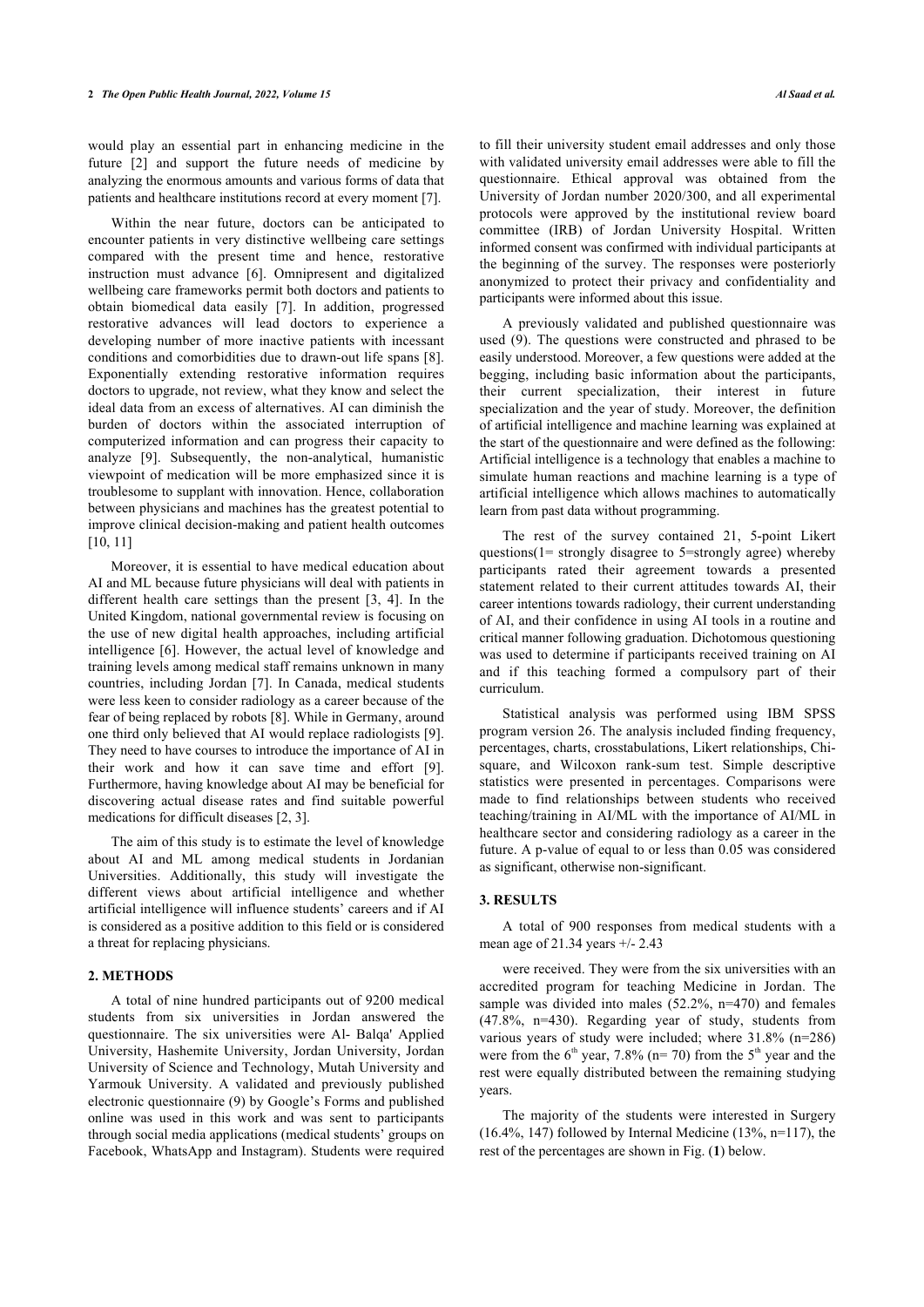

#### **What future specialty you are interested in**

Fig. (1). Distribution of students based on future specialty.

Most of the participants (77.4%, n=697) believed that artificial intelligence would play an important role in health care, with only a minority who did not agree or were neutral.

The majority (around  $85\%$  n= 765) of respondents heard about Artificial Intelligence or Machine learning, and around half of the participants (51.8%, n=466) read articles about artificial intelligence or machine learning in the last 2 years. Concerning attending courses about artificial intelligence/machine learning and data science in the last 5 years, the majority never attended any course (78.4%, n=706) followed by participants who attended one course only (11.6%, n=104). The courses attended were personal efforts of students as courses related to AI/ML were not part of any medical school curriculum.

With regard to the question related to the importance of AI in healthcare; an overwhelming majority of the respondents, 89% ( $n = 801$ ) selected strongly agree or agree, whilst 1.8% (n=16) selected disagree or strongly disagree, and the remaining 9.2% ( $n = 83$ ) were neutral. About the likelihood of having a carrier in radiology due to the advancement of AI, since radiology is one of the first medical divisions to use ML/AI, nearly half of the respondents  $47\%$  (n = 423) selected strongly agree or agree, whilst  $17\%$  (n = 153) selected disagree or strongly disagree, and the remaining  $36\%$  (n = 324) were neutral. Nearly half of the responders believed that AI would be replacing specialists in the future;  $55.8\%$  (n = 502) of respondents selected strongly agree or agree, whilst  $25\%$  (n = 225) selected disagree or strongly disagree, and the remaining 19.2% (n=173) were neutral. Regarding the question about understanding the basic principles of AI, most students had a basic knowledge with variable degree; about half of the respondents  $47\%$  (n = 423) selected strongly agree or agree, whilst  $25\%$  (n = 225) selected disagree or strongly disagree. and the remaining  $28\%$  (n = 252) were neutral. With regard to the question of being comfortable with the nomenclature related to AI; nearly half the respondents  $45.5\%$  (n = 410)

selected strongly agree or agree, whilst  $16\%$  (n =144) selected disagree or strongly disagree, and the remaining  $38.5\%$  (n = 346) were neutral. Fig. (**[2](#page-3-0)**) shows the responses for the questions group of AI understanding and importance.

With regard to the question relating to understanding AI limitations; the majority of the respondents  $63.4\%$  (n = 571) selected strongly agree or agree, whilst  $15.6\%$  (n = 140) selected disagree or strongly disagree, and the remaining 21%  $(n = 189)$  were neutral. About the benefits of teaching AI in the medical career question; the majority of the respondents 71.4%  $(n = 643)$  selected strongly agree or agree, whilst 7.8%  $(n = 70)$ selected disagree or strongly disagree, and the remaining  $20.8\%$  (n = 187) were neutral. A majority of students believed that there is a mandatory need for medical students to receive teaching in AL as around two-thirds of the respondents 68.4%  $(n = 616)$  selected strongly agree or agree, whilst 10.6% (n = 95) selected disagree or strongly disagree, and the remaining  $21\%$  (n = 189) were neutral. Regarding the question about confidentiality of using basic healthcare AI tools if required; most respondents  $61.6\%$  (n = 554) selected strongly agree or agree, compared to 19.6% ( $n = 176$ ) who selected disagree or strongly disagree, the remaining  $18.9\%$  (n = 170) were neutral. When asked if students are likely to have a better understanding of the methods used to assess healthcare AI algorithm performance after graduation; nearly half the respondents  $56.2\%$  (n = 506) selected strongly agree or agree, whilst  $17.8\%$  (n = 160) selected disagree or strongly disagree, and the remaining  $26\%$  (n = 234) were neutral. Regarding the question of possessing the knowledge needed to work with AI in routine clinical practice after graduation; nearly half the respondents  $54\%$  (n = 486) were comfortable with using IA, by selecting strongly agree or agree. However,  $22\%$  (n = 198) selected disagree or strongly disagree, and the remaining 24%  $(n = 216)$  were neutral. However, more than  $60\%$  of participants believed that students should receive teaching about artificial intelligence. Fig. (**[3](#page-3-1)**) shows the responses for the questions group on AI combination with healthcare and the need for having courses during medical years of study.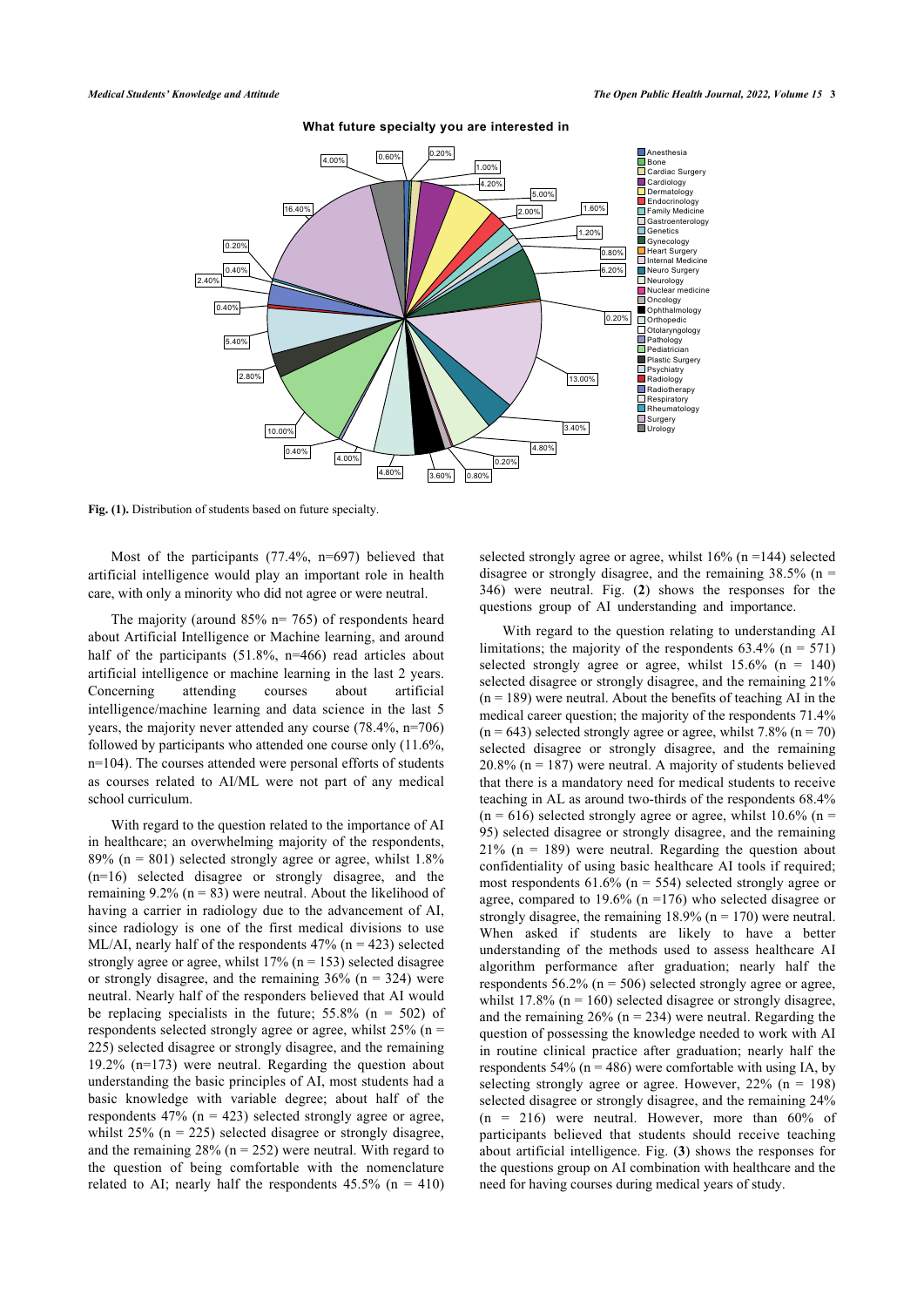<span id="page-3-0"></span>

**Fig. (2).** Summary of questions relating Artificial Intelligence understanding and importance.

<span id="page-3-1"></span>

**Fig. (3).** Summary of questions relating Artificial Intelligence combination with healthcare and the need for having courses during medical years of study.

With regard to the participants' opinion regarding whether AI/ML will drastically change and revolutionize the medical field in 10 years or not; the majority of the respondents that is 78.8% ( $n = 709$ ) believed that it would by choosing strongly agree or agree, whilst  $8.8\%$  (n = 79) selected disagree or strongly disagree, and the remaining  $12.4\%$  (n = 112) were neutral. Regarding the belief that AI/ ML will be replacing

doctors in the future; most of the respondents  $65.8\%$  (n = 592) disagreed and selected strongly disagree or disagree, whilst 19.4% ( $n = 175$ ) selected agree or strongly agree, and the remaining  $14.7\%$  (n = 133) were neutral. For discouraging the participants to get into medicine because of AI/ML; the majority of the respondents that is 60% (n =540) disagreed and selected strongly disagree or disagree, whilst  $18.8\%$  (n = 169)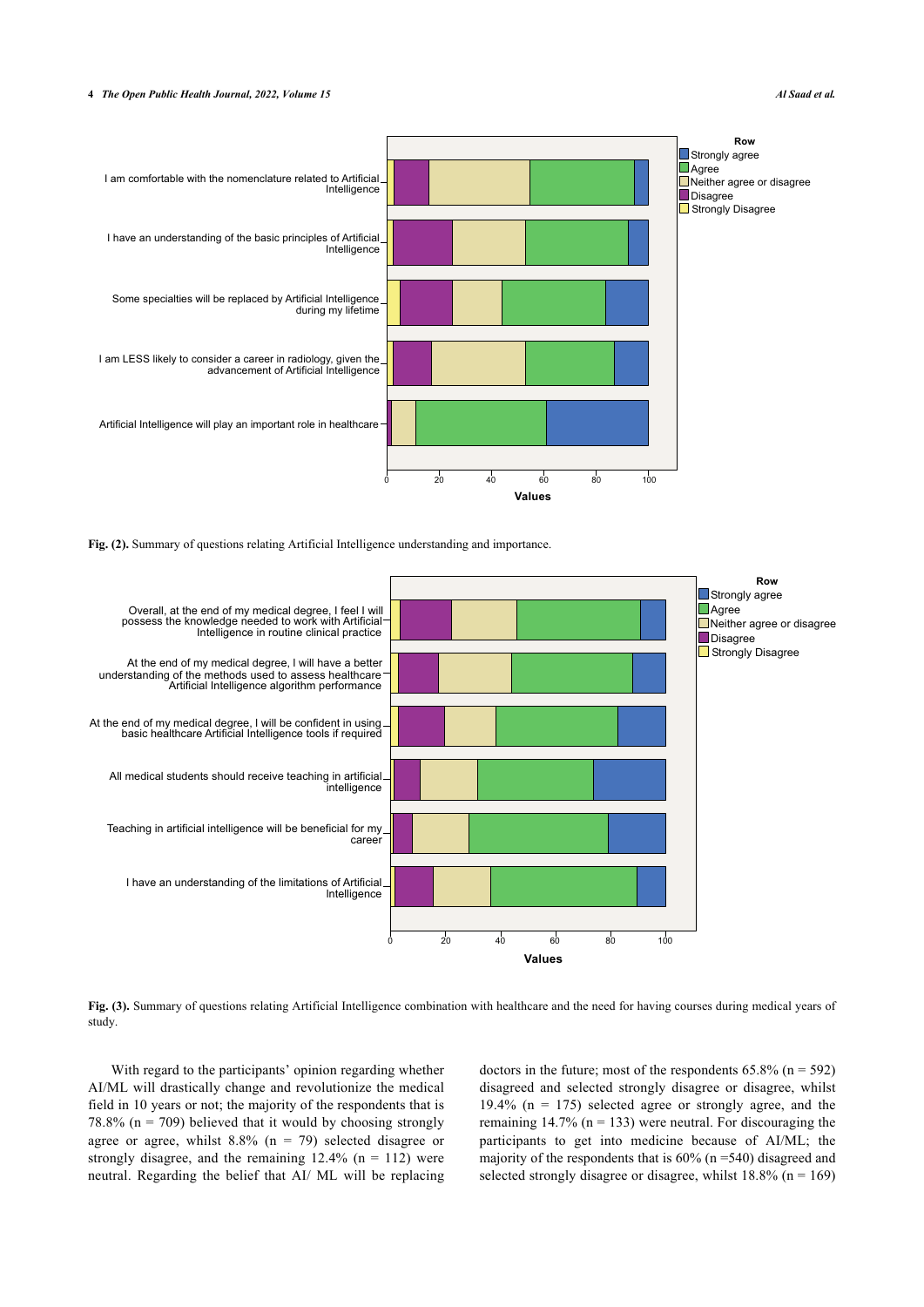selected agree or strongly agree, and the remaining  $21.2\%$  (n = 191) were neutral. Regarding the statement that AI/ML will eventually replace human doctors; the majority of the respondents  $69.6\%$  (n = 626) selected strongly disagree or disagree, whilst  $17.2\%$  (n = 155) selected agree or strongly agree, and the remaining  $13.2\%$  (n =119) were neutral. When asked about improving performance by having advance personal AI/ML knowledge; more than half the respondents  $60.6\%$  (n = 545) agreed by selecting strongly agree or agree, whilst  $15.4\%$  (n = 139) selected disagree or strongly disagree, and the remaining  $24\%$  (n = 216) were neutral. About the question on the demand of AI/ML education in medical school or residency; the majority of the respondents  $62.8\%$  (n = 565) selected strongly agree or agree, whilst  $5.8\%$  (n = 52) selected disagree or strongly disagree, and the remaining  $31.4\%$  (n = 283) were neutral. Fig. (**[4](#page-4-0)**) shows the responses to the questions relating AI to medical study and its effects on future learning.

In the rating scale questions, about half of students rated the question about being self-perceived novices in AI/ML with 3 or more (around  $51.6\%$ ) (n = 464). About planning to advance AI/ML knowledge to improve performance as future physicians, the majority were keen on doing so and rated the question with 4 in 33.8% of participants ( $n = 304$ ), 28% of participants ( $n= 252$ ) rated 3, 15.6% of them ( $n= 140$ ) rated 5, and only 12.2% (n= 110) rated 2, and 10.4% (n = 94) rated it as 1. For how enthusiastic students were to be involved in AI/ML research, the majority were interested and gave a high rate to the question. Nearly  $41.8\%$  (n= 376) gave 4 and 5 points about its importance, followed by 30.4% (n= 274) rated it by 3, and the rest (27.8%) rated it with 1 and 2 ( $n = 250$ ). Regarding the

importance of integrating educational material about AI/ML into medical school curriculum, the majority gave a high rate to the question nearly  $45.8\%$  (n= 412) gave 4 and 5 points, followed by  $28.2\%$  (n= 254) rated it by 3, and the rest rated it with 1 and 2 by  $26\%$  (n = 234). With regard to the importance of clinical skills and knowledge training in residency about AI/ML, the majority believed in its importance and gave high rate to the question. Nearly 42.2% (n= 390) gave 4 and 5 points, followed by 28.8% (n= 260) rated it by 3, and the rest rated it with 1 and 2 by 27.8% (n= 250). Fig. (**[5](#page-4-1)**) shows the summary of assessment questions about Artificial Intelligence/Machine Learning, future knowledge acquisition and advancements.

However, only  $18.4\%$  (n = 166) of the students have received teaching/training courses in AI, while the majority  $(81.6\%$  n= 734) have never taken AI courses. Out of 166 students who have taken AI courses,  $50\%$  (n = 83) thought that teaching/training on AI/MI should be a compulsory part of their medical degree. Those students who have taken teaching/training in AI rated the courses as being extremely useful for 20.6% (n = 34), very useful with 39.1% (n = 65), somewhat useful with 29.3% ( $n = 48$ ). However, 7.8% ( $n = 13$ ) did not find them useful and  $3.2\%$  (n = 6) did not find it useful at all.

Students who received teaching/training in AI were more likely to agree on the important role of AI in healthcare (Wilcox test,  $p = 0.026$ ).

Students who received teaching/training in AI were more likely to consider radiology as a future career, given the advancement in AI (Wilcox test,  $p = 0.000$ ).

<span id="page-4-0"></span>

<span id="page-4-1"></span>**Fig. (4).** Shows the responses to the questions relating AI to medical study and its effects on future learning.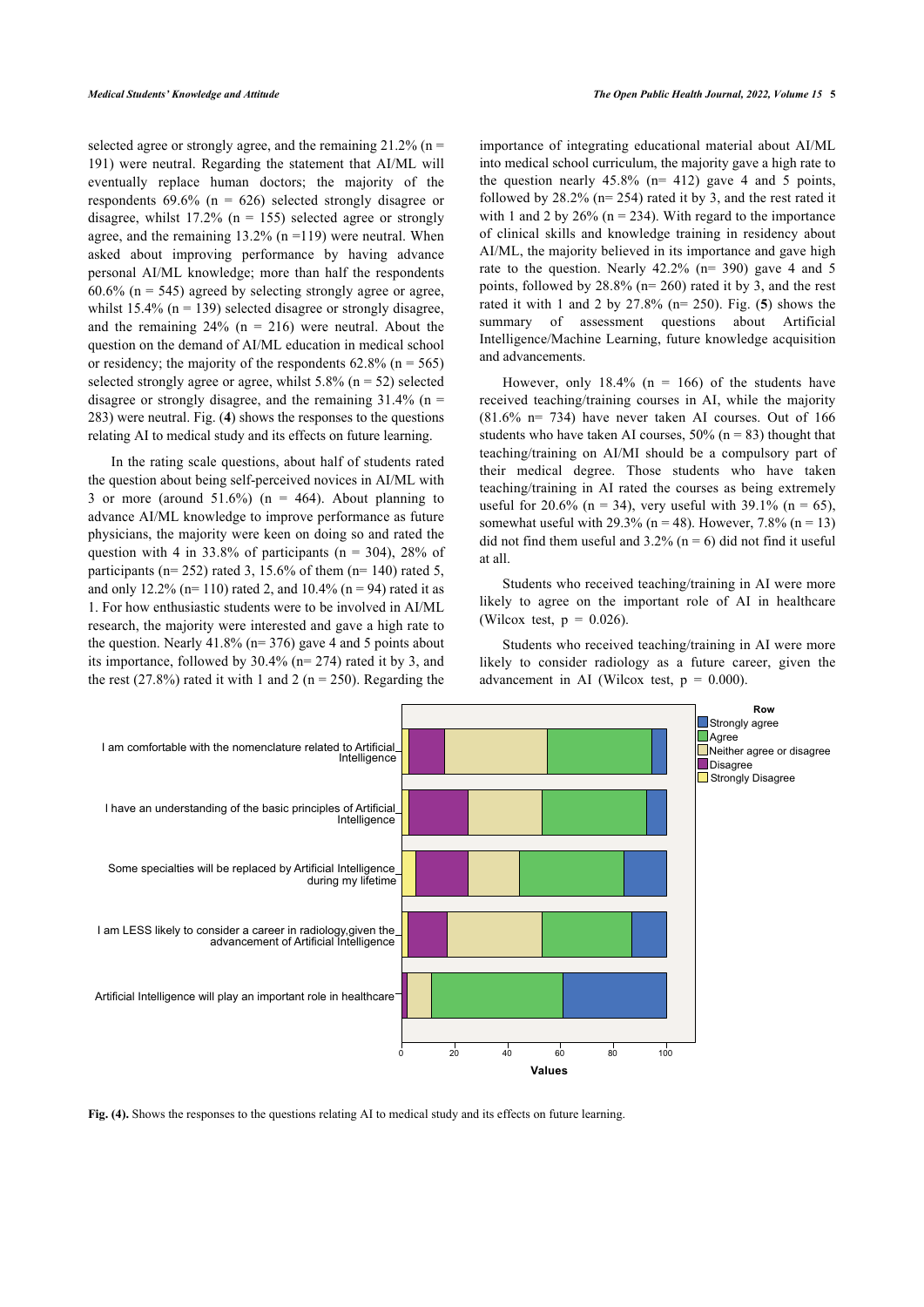

**Fig. (5).** Summary of assessment questions about Artificial Intelligence/Machine Learning, future knowledge acquisition and advancements.

# **4. DISCUSSION**

Artificial intelligence and machine learning will have a vital role in the future of different medical fields [[1](#page-6-0)] and most medical students know the importance of AI and ML in improving medical applications[[8](#page-6-7), [9](#page-7-0)]. This study aimed to understand the knowledge of medical students in Jordan universities about machine learning, according to which 89% of the participants had previously heard about artificial intelligence and its importance (77.4) and around half (47%) understood the basic principles and were familiar with and comfortable with its nomenclature (45.5%). However, most of them have not read any articles or attended courses related to artificial intelligence. This could explain the fact that about half of the participants believed that AI will replace physicians in the future. Education about the positive aspects of machine learning roles may help shaping the correct perception and provide the students and health care practitioners the ability to selectively apply artificial intelligence with methods to avoid the negative aspects of this application [\[2\]](#page-6-1). In our cohort, around half of the students would not choose radiology as a future carrier. The negative influence on radiology recruitment secondary to advancement in AI was previously shown by Gong *et al* in a Canadian cohort [\[8\]](#page-6-7), where one-sixth of medical students who were interested in radiology would not choose to study radiology as a future carrier. The Canadian study identified the main reason is that students believed that AI will replace radiologists in the future [[8\]](#page-6-7), a misconception which is also common in our cohort. Similar results were found from a survey of United Kingdom medical students [[7](#page-6-6)]. On the other hand, a separate study by Pinto dos Santos *et al*. demonstrated that in their cohort the majority of students (83%) did not believe that AI would replace radiologists [\[9\]](#page-7-0). This belief may be the result of popular media and famous figures from the computer sciences who suggested that

radiologists will not be replaced by machines in the future due to AI [\[10](#page-7-1)]. We believe that proper education about the potential use of AI and its limitation should be presented to students in a clear way to avoid this misconception.

In our cohort, most of the participants had an overall good level of knowledge about AI and ML. this was demonstrated by asking three basic questions about the understanding of the principles of AI, familiarity with associated nomenclature, and basic understanding of the current limitations of AI. However, most of them did not read or attend any scientific activityrelated and none of them had training as part of their official study. A similar survey conducted on UK students demonstrated that less than half of students had some understanding of AI [\[7\]](#page-6-6). Pinto dos Santos *et al*. [\[9\]](#page-7-0) showed that German students had an overall low level of knowledge about AI, with students stating that they acquired this from mainstream media rather than university teaching. They also highlighted that students who were more knowledgeable about AI were less afraid of working with technology which is similar to our finding[[9\]](#page-7-0). It is interesting to note that most medical students in our cohort believed that AI should be compulsorily integrated into the medical school curriculum, and a similar majority believed on its beneficiary for their future. In our survey, it was found that there is lack of teaching materials concerning AI/ML in Jordanian Medical Schools, despite the fact that most students believed in its importance, a similar finding was suggested by Sit *et al*. in UK medical schools [\[7\]](#page-6-6).

Furthermore, it was demonstrated that students who received training in AI/ML believed more significantly in the importance of the role of AI/ML in the future of medicine. It is widely accepted that AI will likely have an integral part in the future practice of many medical fields [\[1](#page-6-0) - [5\]](#page-6-4). As a result, it is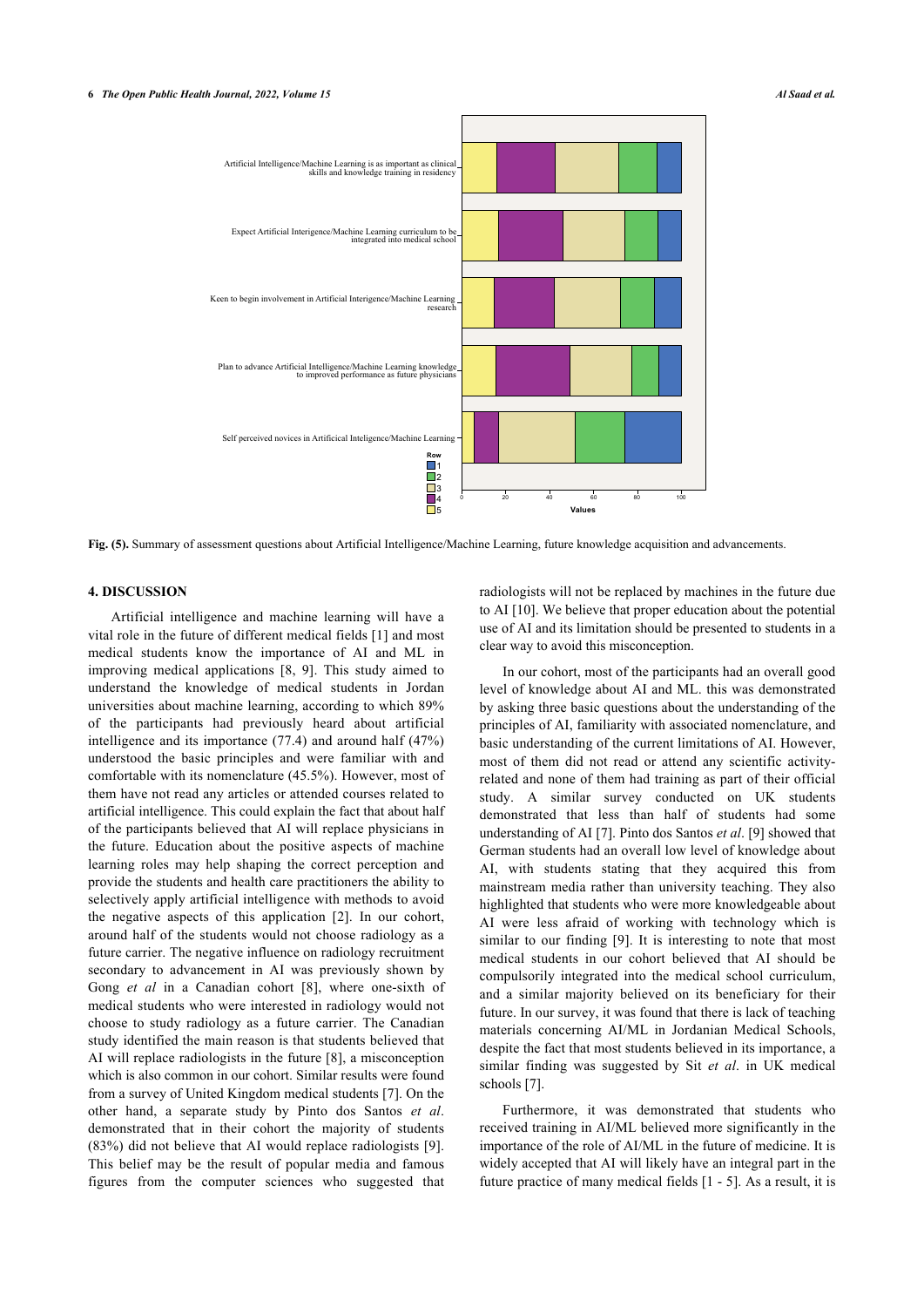inevitable that AI and other digital tools will be integrated into clinical practice, regardless of specialty. A study from Korea suggested that Korean doctors and medical students believe in the role of AI in the medical field (83%) (558/669). Additionally, the majority of physicians surveyed thought that AI will not replace medical staff in the future (64.6%) (432 of 669) [\[11](#page-7-2)], which is consistent with our results. It is vital to equip our future physicians with sufficient knowledge and future doctors must possess the ability to use computers and software in a way that benefits evidence-based medicine use [[7](#page-6-6), [8](#page-6-7)].

# **LIMITATIONS**

This current work has limitations, first participants were not asked background questions about AI. Each student has had a different understanding of AI, second a possible selection bias as students who were more motivated and who might have more positive attitudes completed the questionnaire. However, the answers were randomly selected and were from different years of study and the total number was higher than in previous similar works.

# **CONCLUSION**

Medical students in Jordan are arranged to acknowledge AI application in clinical medication and social medical frameworks. They have a little resistance to AI in therapeutic instruction.

It is important to have training courses for those students about AI and ML to learn more about their full engagement with medical study. Students know about AI and ML, which emphasize that new generations care more about technology advancements in the medical field. In conclusion, it is important that medical students get good education about AI and ML advances in the medical filed and view their applications and the new trends of diagnosis and treatment. The need emerges to link between medicine concepts and their relationship with advancements in technology. AI and ML will pave the way for new and modern healthcare trends.

<span id="page-6-1"></span><span id="page-6-0"></span>Therefore, it is essential to create more viable curricula, restorative teachers and clinical instructors ought to take these states of mind into consideration.

# <span id="page-6-2"></span>**AUTHORS' CONTRIBUTIONS**

<span id="page-6-3"></span>All authors have equally contributed to collecting the data, analyzing the data, reviewing the literature, writing the first draft and revising and approving the final draft.

# <span id="page-6-4"></span>**LIST OF ABBREVIATIONS**

- <span id="page-6-5"></span>**AI** = Artificial Intelligence
- **ML** = Machine Learning

# <span id="page-6-6"></span>**ETHICS APPROVAL AND CONSENT TO PARTICIPATE**

<span id="page-6-7"></span>The manuscript has been approved by the Institutional review Board of the Jordan University Hospital, Amman, Jordan number 300/2020 and all participants agreed to participate. All methods were performed in accordance with

the relevant guidelines and regulations. Informed consent was confirmed with individual participants at the start of the survey.

## **HUMAN AND ANIMAL RIGHTS**

No animals were used in this research. All procedures performed in studies involving human participants were in accordance with the ethical standards of institutional and/or research committee and with the 1975 Declaration of Helsinki, as revised in 2013.

# **CONSENT FOR PUBLICATION**

Informed consent was obtained from all participants.

# **STANDARDS OF REPORTING**

STROBE guidelines were followed.

# **AVAILABILITY OF DATA AND MATERIALS**

All data are available upon request from the corresponding author.

#### **FUNDING**

None.

# **CONFLICT OF INTEREST**

The authors declare no conflict of interest financial or otherwise.

# **ACKNOWLEDGEMENTS**

The authors acknowledge Faris Haddad M.D for his English editing of the manuscript.

# **REFERENCES**

[1] Amisha MP, Malik P, Pathania M, Rathaur VK. Overview of artificial intelligence in medicine. J Family Med Prim Care 2019; 8(7): 2328-31. Available from: [http://www.jfmpc.5com/text.asp?2019/8/](http://www.jfmpc.5com/text.asp?2019/8/7/2328/263820) [7/2328/263820](http://www.jfmpc.5com/text.asp?2019/8/7/2328/263820)

[\[http://dx.doi.org/10.4103/jfmpc.jfmpc\\_440\\_19](http://dx.doi.org/10.4103/jfmpc.jfmpc_440_19)] [PMID: [31463251\]](http://www.ncbi.nlm.nih.gov/pubmed/31463251)

[2] Buch VH, Ahmed I, Maruthappu M. Artificial intelligence in medicine: Current trends and future possibilities. Br J Gen Pract 2018; 68(668): 143-4. Available from: [http://bjgp.org/lookup/doi/10.3399](http://bjgp.org/lookup/doi/10.3399/bjgp18X695213) [/bjgp18X695213](http://bjgp.org/lookup/doi/10.3399/bjgp18X695213)

[\[http://dx.doi.org/10.3399/bjgp18X695213\]](http://dx.doi.org/10.3399/bjgp18X695213) [PMID: [29472224\]](http://www.ncbi.nlm.nih.gov/pubmed/29472224)

- [3] Ting DSW, Pasquale LR, Peng L, *et al.* Artificial intelligence and deep learning in ophthalmology. Br J Ophthamol 2019; 103: 167-75. [\[http://dx.doi.org/10.1136/bjophthalmol-2018-313173](http://dx.doi.org/10.1136/bjophthalmol-2018-313173)]
- [4] Hogarty DT, Su JC, Phan K, *et al.* Artificial intelligence in dermatology—where we are and the way to the future: A review. Am J Clin Dermatol 2020; 21(1): 41-7. [\[http://dx.doi.org/10.1007/s40257-019-00462-6 6](http://dx.doi.org/10.1007/s40257-019-00462-6%206)]
- [5] Niazi MKK, Parwani AV, Gurcan MN. Digital pathology and artificial intelligence. Lancet Oncol 2019; 20(5): e253-61. [\[http://dx.doi.org/10.1016/S1470-2045\(19\)30154-8](http://dx.doi.org/10.1016/S1470-2045(19)30154-8)] [PMID: [31044723\]](http://www.ncbi.nlm.nih.gov/pubmed/31044723)
- [6] Department of Health and Social Care. The Topol review: preparing the healthcare workforce to deliver the digital future Available from: [https://topol.hee.nhs.uk/wpcontent/uploads/HEE-Topol-Review-2019.](https://topol.hee.nhs.uk/wpcontent/uploads/HEE-Topol-Review-2019.pdf) [pdf](https://topol.hee.nhs.uk/wpcontent/uploads/HEE-Topol-Review-2019.pdf)
- [7] Sit C, Srinivasan R, Amlani A, *et al.* Attitudes and perceptions of UK medical students towards artificial intelligence and radiology: A multicentre survey. Insights Imaging 2020; 11(1): 1-6. [\[http://dx.doi.org/10.1186/s13244-019-0830-7\]](http://dx.doi.org/10.1186/s13244-019-0830-7)
- [8] Gong B, Nugent JP, Guest W, *et al.* Influence of artificial intelligence on Canadian medical students' preference for radiology specialty: A national survey study. Acad Radiol 2019; 26(4): 566-77.